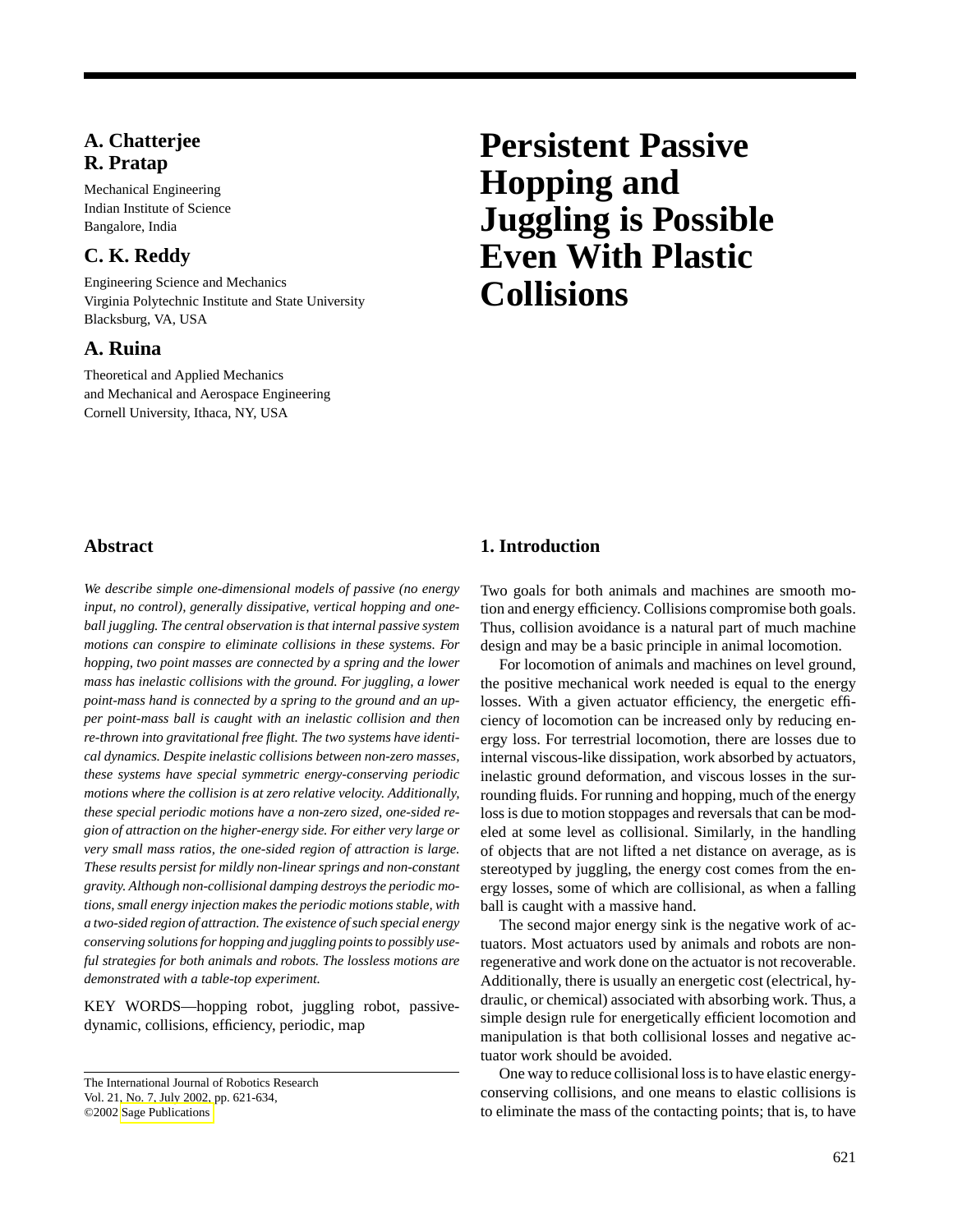contact mediated with material that is as close in behavior to a massless spring as possible. This use of springs to conserve energy in collisional interactions, such as in a "Pogo stick," is the first of Alexander's (Alexander 1990) "three uses for springs in legged locomotion". This is one of the two commonly proposed explanations for why the feet of many animals are relatively light (the other is the relative ease of moving a lighter end point from place to place).

However, no foot or juggling hand is actually massless, so some collisional dissipation might seem inevitable. For a given foot mass, the collisional loss can be reduced by reducing the impact velocity. But if this velocity reduction is accomplished by controlled actuation, then the net energy savings could be small or none, because, unless carefully arranged in the context of an overall coordination strategy, this actuation will involve negative work, or will cause positive changes in kinetic energy that will be lost later in the motion (Blajer and Schiehlen 1992).

Alexander's (Alexander 1990) second use of springs is to speed leg swinging for faster locomotion. Closely related to this function is that springs can aid leg swinging not just to speed up locomotion, but to allow smaller steps at a given speed so as to reduce large collisional losses associated with large stance leg angles (see Kuo (2002)). (Alexander's third use of springs—to increase the duration of, and thus reduce the forces in, collisional interactions—is not relevant here).

Because collisional interactions or their avoidance seem to be so important in the energetics of legged locomotion, Chatterjee and Garcia (2000) sought to understand the optimal energetic efficiency of certain simple passive-dynamic walking machines built with rigid bodies linked by hinges. They found that zero dissipation per unit distance could only be achieved for these machines in the limit of zero velocity motion. In light of that result, we wondered if finite-speed locomotion could be perfectly efficient if the use of springs were allowed. In this paper, we pursue this idea with a simple model of passive vertical hopping. In particular, we pursue the use of springs to reduce collisional losses in locomotion not by mediating collisional interactions, but by avoiding them. A simple model of "juggling" turns out to have identical governing equations and phenomenology.

### **2. Related Hopping and Juggling Research**

The basic phenomenon discussed here—that springs can help conserve energy by passively retracting otherwise aboutto-collide objects—was first noted by Schiehlen and Gao (Schiehlen 1987; Schiehlen and Gao 1989). Their onedimensional (1D) model is essentially identical to the model we discuss here in more detail. Besides this one pair of papers, the literature on hopping and juggling does not seem to address the energy costs of finite-mass collisions or how to reduce their losses efficiently except by having light feet.

#### *2.0.1. Hopping Research*

The idea that the vertical motion in running might be something like a mass bouncing on a spring is intuitive enough. The coupling of this vertical motion to horizontal motion is slightly more subtle (see, for example, Alexander (1977)) but this was the basic scheme behind the successful powered robots of Raibert (see, for example, Raibert (1986)) studied analytically in, for example, Koditschek and Buehler (1991). In this class of model, the robot is a point mass or rigid body connected to the ground by a leg, containing a massless spring and actuator. The leg may or may not have rotary inertia, but this is irrelevant when only considering vertical hopping. The fully passive implementation of a related design was investigated in some detail by McGeer (1990). Ahmadi and Buehler (1997) have based a control scheme on stabilizing passive motions of this general type in order to save energy. But negative actuator work, rather than normal collisional energy loss, was the main issue because all of these models have no mass at the collision points (zero foot mass) and thus avoid the issue of collisional losses, at least for vertical hopping. Similarly, the control analysis of Francois and Samson (1994), as well as of Michalska, Ahmadi and Buehler (1996), is based on energy conserving motions where the foot has zero mass. The deadbeat controller in Canudas, Roussel, and Goswami (1997) neither uses fully passive motions as a base nor addresses energy efficiency issues. The possibility of wild dynamics of such controlled vertical hopping has also been studied (see, for example, M'Closkey, Vakakis, and Burdick (1990) and Vakakis and Burdick (1990)).

The issue of foot mass is considered explicitly in the elegant bow-leg design of Brown and Zeglin (Zeglin and Brown 1998; Brown and Zeglin 1998) which goes to pains to minimize the colliding mass, thus keeping energy loss from collisions as small as possible. They also surrender tight control of height and let the robot bounce passively for several bounces, until the peak height reaches a lower threshold, then injecting some energy at the next bounce. This approach seems to be simple, practical, and stable.

The hopping analysis of Berkemeier and Desai (2002) also ignores foot mass, but does address the trade-offs between simplicity of control design, stability, and actuator effort (although not energetic efficiency per se). They found, as did Schaal and Atkeson (1993) and Schaal, Sternad, and Atkeson (1996), that with an open-loop strategy where forcing is periodic with no feedback, stable hopping is possible. In these open-loop models, there are special conditions for periodic motions to be stable but the most efficient motions are on the boundary of this stability region. Thus, the open-loop motions are, if they are to be stable, inherently less than optimal in use of actuator effort.

The reality that the foot mass (sometimes called toe mass) is not zero is included explicitly in the hopping models of Rad, Gregorio, and Buehler (1993), Lapshin (1992) and Wei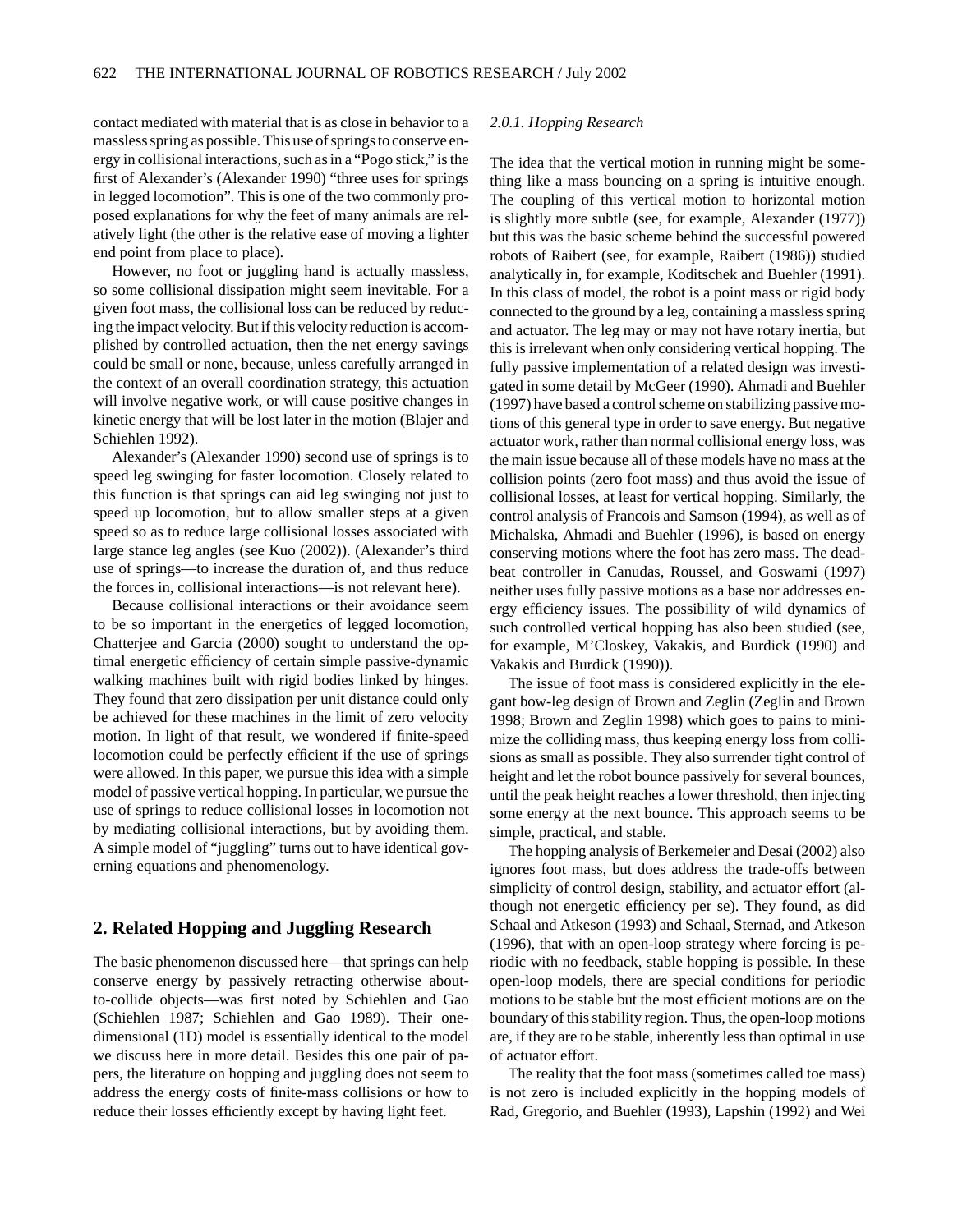et al. (2000), although none of the controllers discussed in these papers attempted to minimize the energy dissipated by collision (or, almost equivalently, from energy lost in active leg retraction).

#### *2.1. One-dimensional Juggling Research*

Closely related to hopping models are highly-simplified 1D juggling models where one object is repeatedly sent flying by a moving support. The first order of business is not keeping several balls aloft, as the word juggling might seem to imply, but keeping one ball in repeated stable vertical motion.

In extreme contrast to hopping models, which when simplified use zero foot mass, 1D juggling models are most often simplified by assuming infinite hand mass. That is, a hand is prescribed to move in a controlled manner that is unaffected by collisions with the juggled ball. Although the interaction of the ball with the hand is only intermittent and instantaneous in collisional juggling, Buehler, Koditschek, and Kindlmann (1994) found it fruitful to use active feedback of the hand throughout its motions, mirroring the ball's motion (times a factor) and then to correct based on a mismatch of actual and desired ball energy. Stable height control was found but actuator-effort issues were not addressed. Buehler and Koditschek (1990) have shown that, as for hopping models, with mistuning of the controller chaotic dynamics are possible.

Schaal and co-workers (Schaal and Atkeson 1993; Schaal et al. 1996; Sternad et al. 2000) have looked at an open-loop control of 1D impact juggling and have made several interesting observations. If a limit cycle is found for an oscillating hand (with perfect position control) then it is stable if the hand has a downwards acceleration at impact but not too strongly downwards, i.e., less in magnitude than

$$
2g\,(1+e^2)/(1+e)^2,\tag{1}
$$

where  $e$  is the coefficient of restitution. As noted by Berkemeier and Desai (2002), this finding seems to be related to their similar result for stability of an open-loop hopping robot. Sternad et al. (2000) noted that people who are given a racket and light ball seem to use this passive strategy. That is, to minimize effort people would presumably bounce a ball at the time of maximum vertical velocity of their vertically oscillating hand. Instead, they found that people prefer to hit the bouncing ball slightly *after* the peak velocity, during downward acceleration. Thus, it seems that people are willing to use some extra effort to improve the open-loop stability of the task. Not emphasized in the paper is that the cost in effort is often quite small; the phase shift from peak velocity to the impact people use leads to only a small reduction in impact velocity. That is, although the research does seem to show that people have a bias towards using open-loop (sensor-free) stability mechanisms in the juggling task, people use this mechanism with only a small cost in efficiency. A claim has been made, about which we have more to say in the discussion,

that dissipation is a necessary aspect of stability in open-loop systems.

Schaal and Atkeson (1993) have briefly discussed the little studied catch-and-release "Shannon" juggler (little studied, perhaps, because it works so well). The Shannon juggler uses  $e = 0$ , i.e., the ball is caught and does not bounce. Because the hand motion is prescribed, this is a deadbeat stabilizer; the ball is exactly returned to a fixed place in phase space after every catch. An interesting caveat, which we will discuss further, is that if the hand has a downward acceleration greater than  $g$  at the instant of contact, there is a bounce instead of a catch even though  $e = 0$ . A Shannon juggler with such  $e = 0$  bouncing does not have deadbeat stability and stability is instead ruled by the analysis given in, for example, Schaal et al. (1996).

Zavalo-Rio and Brogliato (1999) have considered the control of vertical juggling and, unlike in the other juggling papers above, have taken into account the hand mass and dynamics. They have found, according to the (untested by physical implementation) theory, robust stable controls more general than the "mirror" laws. They were not interested in energy efficiency issues.

#### *2.2. Relevance of Existing Juggling and Hopping Literature*

Besides the work of Schiehlen et al., all of the modeling research on hopping and juggling has at least one of the following three features: (1) massless collisions; (2) control; and (3) energy input. These three features are certainly reasonable in this era where just making a robot work well, however inefficient, is still an issue. There is no point in worrying about the fine points of efficiency and minimizing control effort for a robot that cannot do its job at all.

Looking ahead to an era where reducing actuator effort will be of more central concern, the work that follows has (1) massive collisions, and for most considerations, (2) no control and (3) no energy input. Instead, it is an investigation of simple passive means for avoiding collisional losses.

### **3. A Model for Passive Hopping**

Our simple model is just two point masses connected by a linear massless spring (Figure 1). The subscript  $h$  for the masses denotes hopping (as opposed to  $j$  for juggling). These represent, roughly, a body connected elastically to non-massless feet. There is no control and no energy input. The only dissipation occurs when the lower mass strikes the ground. Except where explicitly stated in the discussion, we assume plastic impact with a coefficient of restitution  $e = 0$ , i.e., the velocity of  $m_{2h}$  becomes zero on impact. The relaxed spring length  $L_o$ is large enough to keep the masses separated at all times.

The motion has two continuous phases: (1) flight when both masses are in the air; and (2) contact, when  $m_{2h}$  is in steady contact with the ground. There are two transitions: (3) impact (collision, landing), when the velocity of  $m_{2h}$  jumps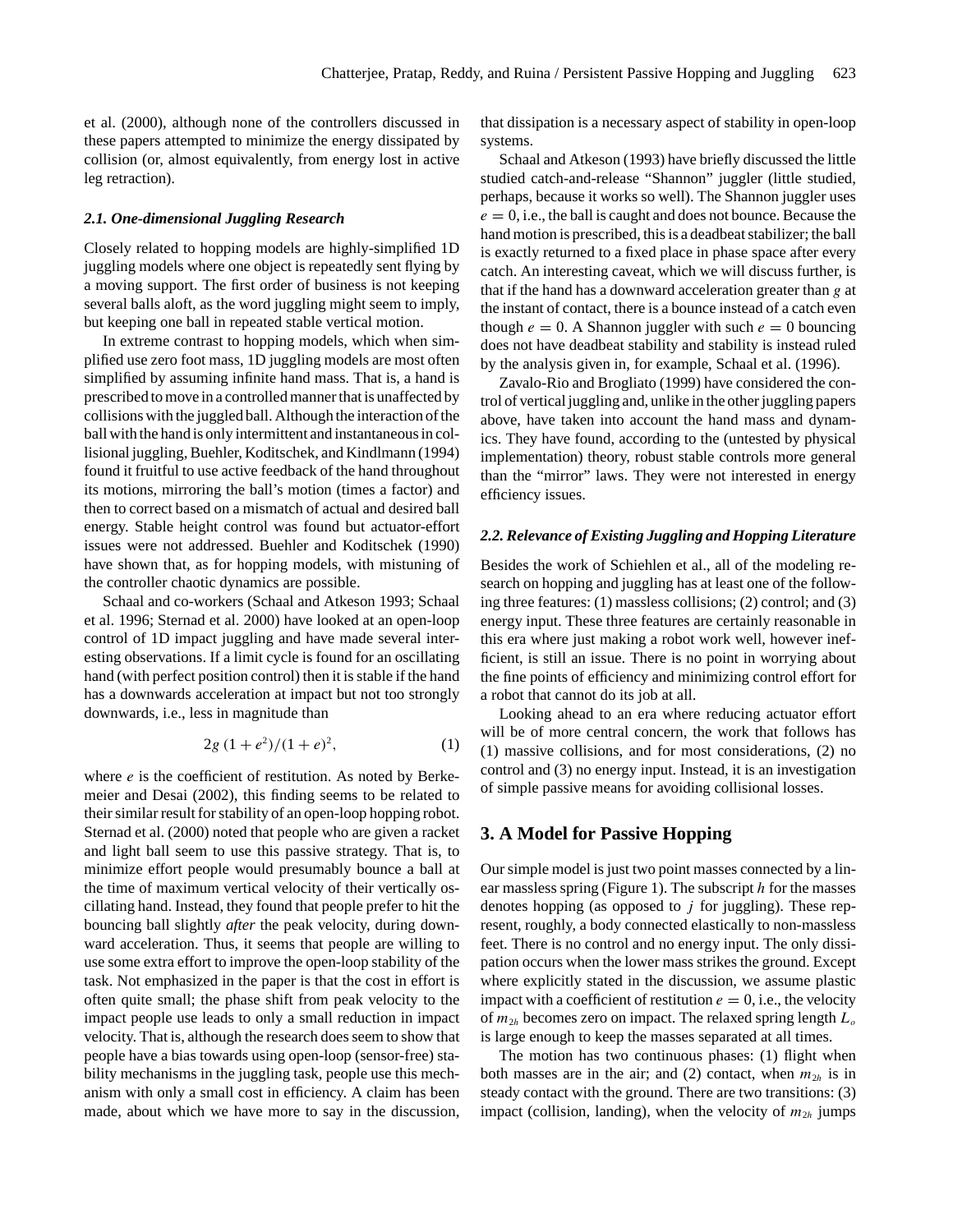

Fig. 1. The hopping "h" model: two point masses connected by a massless spring. The "foot"  $m_{2h}$  has plastic collisions with the ground.  $x_i$  are zero when  $m_{2h}$  is on the ground and the spring has no tension. The free body diagrams (FBDs) for the pairs of masses are shown for all three cases where momentum balance is used: flight, collision, and contact. The dimensionless equations used in the text correspond to  $m_{1h} = 1$ ,  $m_{2h} = M_h \equiv M$ ,  $k = 1$ , and  $g = 1$ .

to zero; and (4) lift-off, when  $m_{2h}$  is lifted from contact into flight.

## **4. Equations of Motion for Hopping**

**Flight.** The non-dimensional equations of motion for flight are (see Figure 1):

$$
(1 + M_h)\ddot{y}_1 = -M_h(y_1 - y_2) - 1
$$
  
\n
$$
(1 + M_h)\ddot{y}_2 = (y_1 - y_2) - 1.
$$
 (2)

Here  $y_1 = x_1/(m_{2h}g/k), y_2 = x_2/(m_{2h}g/k), M_h =$  $m_{2h}/m_{1h}$ , and  $\dot{\textbf{(}}) \equiv d(\textbf{)}/d\tau_h$  where  $\tau_h = \omega_h t$  with  $\omega_h = \sqrt{k(1 + M_h)/m_{2h}}$  being the angular frequency of vibration in the flight phase. The dimensionless equations have only one parameter,  $M<sub>h</sub>$ . The dimensionless equations correspond to  $m_{1h} = 1$ ,  $m_{2h} = M_h$ ,  $k = 1$ , and  $g = 1$  in Figure 1.

**Collision Transition.** The collision causes a jump in velocities but not in displacements. Using "-/+" to denote before and after impact, the collision occurs when  $y_2^- = 0$  and  $\dot{y}_2^- \le 0$ . The impact transitions are  $y_1^+ = y_1^-, y_2^+ = y_2^- = 0, \dot{y}_1^+ = \dot{y}_1^-$ , and  $\dot{y}_2^+ = 0$ .

**Contact.** During a period of sustained contact,  $y_2 \equiv 0$ ,  $y_1 < 1$ and  $(1 + M_h)\ddot{y}_1 = -M_hy_1 - 1$ .

**Lift-off Transition.** Lift-off from contact occurs when the spring tension lifts the lower mass and  $y_1 = 1$ . The lift-off condition can also be met immediately at contact with no period of sustained contact (if  $y_1^- > 1$ ). At lift-off from sustained contact, there is no jump in position or velocity of either mass.

We define  $\alpha \equiv \dot{y}_1$  at lift-off after a period of sustained contact.  $\alpha$  is the key variable in the following analysis. The positions and velocities at lift-off are

$$
y_1 = 1;
$$
  $\dot{y}_1 = \alpha;$   $y_2 = 0;$   $\dot{y}_2 = 0.$  (3)

These serve as initial conditions for the flight equations. Note that all subsequent motions for all time are determined by  $\alpha$  at one lift-off. Thus, the dynamics can be characterized by a 1D map,  $\alpha_{n+1} = f(\alpha_n)$ . One-dimensional maps have been used to study hopping in the past (see, for example, Koditschek and Buehler (1991)), but not for passive hoppers.

## **5. A Model for Passive Juggling**

The juggling model is shown in Figure 2. It consists of a free point mass  $m_{1i}$ , and a point mass  $m_{2i}$  connected to the ground by a massless, linear spring of stiffness  $k$ . The model is passive and the collisions between the masses are assumed to be plastic. The masses are assumed to have vertical motion only. This is like a single mass bouncing with no restitution on a trampoline with mass (a second mass supported by a spring). Alternatively, this is also a model of juggling with the support being a passive oscillator.

As in the hopping model, the juggling model has four phases: two continuous phases, (1) flight phase, with  $m_{1i}$ moving under gravity and  $m_{2i}$  having oscillatory motion; (2) contact phase, where  $m_{1i}$  is in steady contact with  $m_{2i}$ ; and two transition phases, (3) impact between the masses; and (4) lift-off, where there is a loss of contact between the two masses.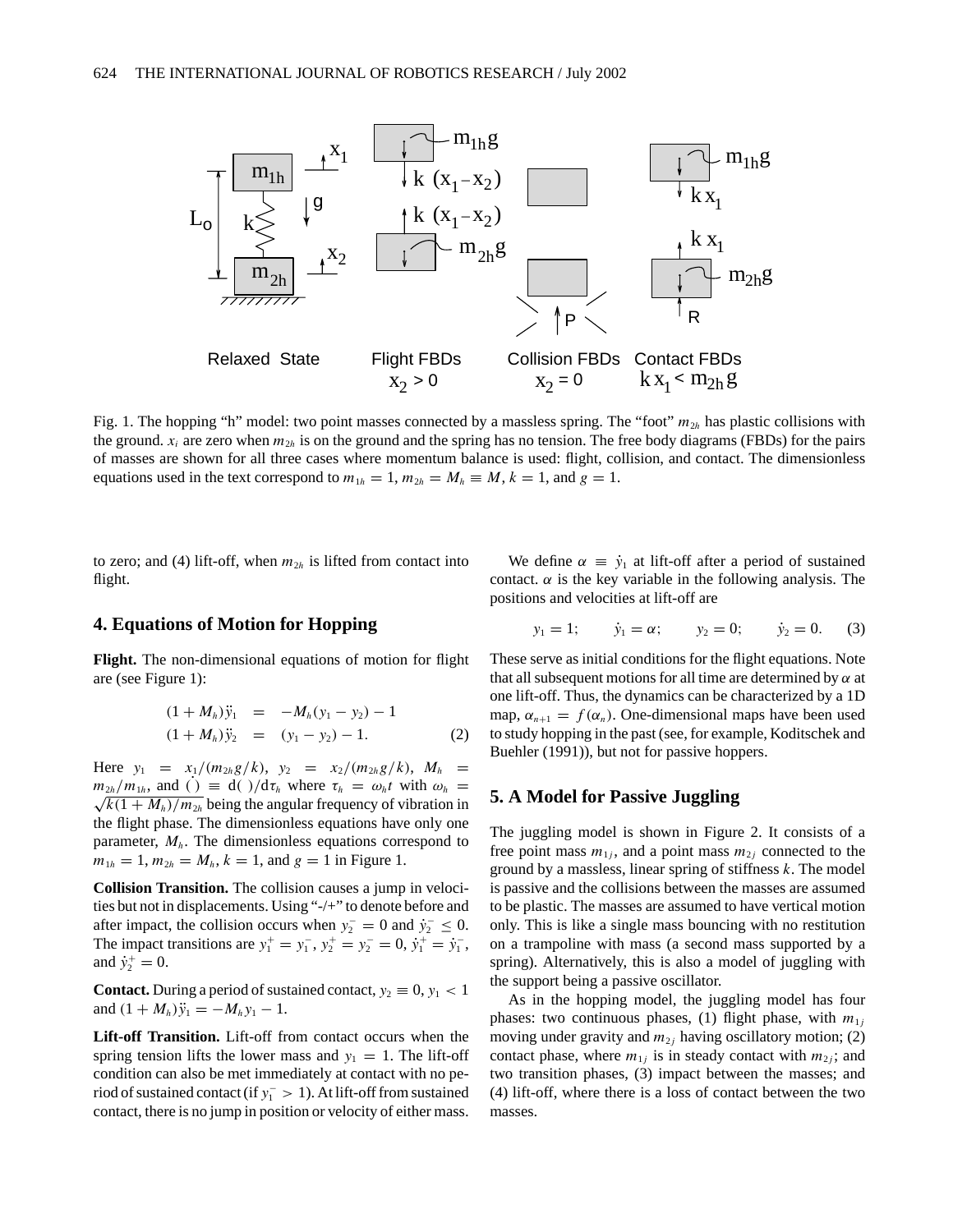

Fig. 2. The juggling "j" model: two point masses representing a ball  $m_{1j}$  and a hand  $m_{2j}$ .  $m_{1j}$  is free and  $m_{2j}$  is connected to the ground by a massless spring.  $u_i$  are zero when the spring has no tension and the masses are in contact. The masses have plastic collisions with each other. Free body diagrams (FBDs) are shown for each of the phases where momentum balance is used for equations of motion: free flight, collision, and sustained contact. The dimensionless equations in the text correspond to  $m_{1i} = 1$ ,  $m_{2i} = M_i \equiv M$ ,  $k = 1$ , and  $g = 1$ .

#### **6. Equations of Motion for Juggling**

**Flight.** The non-dimensional equations of motion for flight are: (Figure 2)

$$
\ddot{w}_1 = -1 \n\ddot{w}_2 = -w_2 - 1.
$$
\n(4)

Here  $w_1 = u_1/(m_{2i}g/k), w_2 = u_2/(m_{2i}g/k),$  and  $() \equiv$ d( )/d $\tau_j$  where  $\tau_j = \omega_j t$  with  $\omega_j = \sqrt{k/m_{2j}}$  being the frequency of vibration of  $m_{2i}$ . The dimensionless equations correspond to  $m_{1j} = 1, m_{2j} = M_j, k = 1$ , and  $g = 1$  in Figure 2.

**Collision Transition.** The collision occurs when  $w_1 = w_2$ and  $\dot{w}_1 < \dot{w}_2$ . Immediately after the collision,  $m_{1j}$  and  $m_{2j}$ have the same speed. Using "-/+" to denote before and after impact, we have  $w_1^+ = w_1^- = w_2^+ = w_2^-$ . Also  $\dot{w}_1^+ = \dot{w}_2^+$ . Using the balance of linear momentum, the speed of both the masses just after the impact is given as

$$
\dot{w_1}^+ = \dot{w_2}^+ = \frac{\dot{w_1}^- + M_j \dot{w_2}^-}{1 + M_j},
$$

where  $M_i = m_{2i}/m_{1i}$ .

**Contact.** During a period of sustained contact between  $m_{1j}$ and  $m_{2i}$ , we have  $w_1 = w_2 < 0$ . There is oscillatory motion with both masses moving as one. This oscillatory motion is given as

$$
(1 + M_j)\ddot{w}_2 = -M_j w_2 - (1 + M_j). \tag{5}
$$

**Lift-off Transition.** There is a loss of contact between the two masses after a period of sustained contact when the acceleration of the masses is  $-g$ . Equivalently, in non-dimensional quantities this condition is met when  $\ddot{w}_1 = \ddot{w}_2 = -1$  or when  $w_1 = w_2 = 0$ . There can be a loss of contact immediately after impact if  $w_1^+ = w_2^+ > 0$ .

# **7. Equivalence of Hopping and Juggling Equations**

The hopping model has identical dynamics to the juggling model. The flight and contact equations for the hopping model reduce to the flight and the contact equations for the juggling model by this change of variables and system parameters

$$
w_1 = (y_1 - 1) + M_h y_2
$$
  
\n
$$
w_2 = (y_1 - 1) - y_2
$$
  
\n
$$
M_j = M_h
$$
 (henceforth called just M) (6)

with a scaling of the two dimensionless times  $\tau_j = \sqrt{M/(1+M)} \tau_h$ .

In the hopping model during the collision transition, we have  $\dot{y}_2^+ = 0$  and  $\dot{y}_1^- = \dot{y}_1^+$ . In the juggling model, just after the impact, the speed of both masses is  $\dot{w}_1^+ = \dot{w}_2^+ =$  $(\dot{w}_1 + M \dot{w}_2) / (1 + M)$ . Using the equivalence relations in eq. (6), we have

$$
\dot{w_1}^+ = \dot{w_2}^+ = \dot{y}_1^+.
$$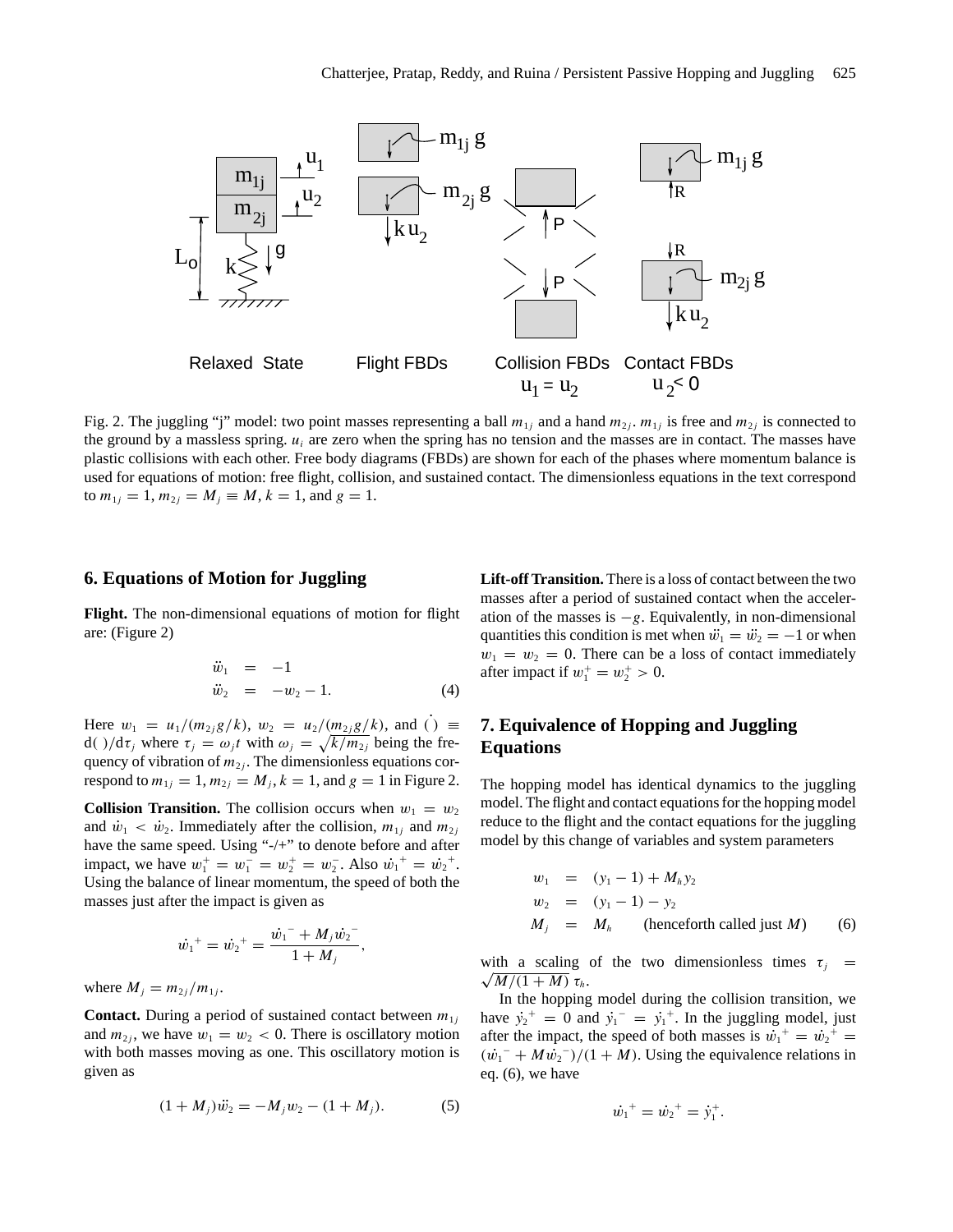The equivalence relations in eq. (6) also show that the conditions for lift-off in the hopping model after a period of sustained contact, i.e.,  $y_1 = 1$  and  $y_2 = 0$ , correspond to  $w_1 = w_2 = 0$ , which are the conditions for loss of contact (after a period of sustained contact) in the juggling model. Also, eqs. (6) show that the conditions for immediate lift-off after impact in the hopping model, i.e.,  $y_1^+ > 1$  and  $y_2^+ = 0$ , correspond to  $w_1^+ = w_2^+ > 0$ , which is the condition for a loss of contact immediately after impact in the juggling model.

Because of the equivalence of the two systems, we can use either one for discussion.

**Nature of Solutions in General.** Here we describe motions in the hopping model, not yet looking for impact-free solutions. A solution results from pasting together the flight, contact and collisional phases. In flight, the center of mass moves as a particle thrown vertically in a gravitation field. The masses oscillate sinusoidally around this mean parabolic motion. At collision,  $m_{2h}$  stops dead and the upper mass is unperturbed. If sustained contact follows,  $m_{2h}$  is stationary and  $m_{1h}$  has simple harmonic motion until the next lift-off when the spring tension matches  $m_{2h}g$ .

In the juggling model the flight phase consists of the upper mass in a parabolic (height versus time) free fall while the lower mass oscillates sinusoidally on its support spring. On impact, the two velocities instantaneously become equal, while also conserving momentum. If sustained contact follows, the two masses oscillate together as supported by the spring until lift-off when the downwards acceleration of the pair reaches  $-g$ .

#### **8. Lossless Collisions**

Lossless motions for the hopper can occur only if  $m_{2h}$  impacts the ground with zero speed (see Figure 3). Refer to Figure 4 to see how lossless motion is special. In Figure 4(a) the impact has non-zero speed and would be dissipative. Thus, for no dissipation,  $\dot{y}_2 = 0$  at  $y_2 = 0$ . In Figure 4(b) the impact occurs at zero speed. But because  $\ddot{y}_2 > 0$ , contact would be immediately lost and there would be a subsequent collision with non-zero speed, so we need  $\ddot{y}_2 \le 0$ . Figure 4(c) shows an impact at zero speed, but with prior ground penetration because  $\ddot{y}_2 < 0$ , so we need  $\ddot{y}_2 \ge 0$ . Thus, for lossless impact at  $y_2 = 0$ , not only  $\dot{y}_2 = 0$ , but also  $\ddot{y}_2 = 0$ . Because  $\ddot{y}_2 = 0$ , the ground clearance condition is determined by  $d^3y_2/d\tau^3$ . Figure 4(d) shows a conceivable collision with  $y_2 = 0$ ,  $\dot{y}_2 = 0$ ,  $\ddot{y}_2 = 0$  but with  $d^3 y_2/d\tau^3 > 0$ . This is disallowed because this grazing would be followed by a dissipative impact.

Thus we must simultaneously meet all of these conditions at the end of flight

$$
y_2 = 0
$$
,  $\dot{y}_2 = 0$ ,  $\ddot{y}_2 = 0$  and  $d^3 y_2 / d\tau^3 < 0$ 

as shown in Figure 4(e). Somewhat remarkably perhaps, all of these conditions can be simultaneously met in this model, no matter what the values of the model parameters, by adjustment of the single dynamic variable  $\alpha$  (the lift-off speed of  $m_{1h}$ ).

To find these lossless solutions, we first solve the initial value problem for the flight phase (eqs. (2) and (3)). By elementary methods, the solution is

$$
(1 + M)y_2 = 1 + \alpha \tau - \frac{\tau^2}{2} - \alpha \sin \tau - \cos \tau, \qquad (7)
$$

$$
(1+M)y_1 = 1 + \alpha \tau - \frac{\tau^2}{2} + M(\alpha \sin \tau + \cos \tau). \tag{8}
$$

Let the time of flight be  $\tau_f$ . Imposing dissipation-free contact, we have

$$
y_2(\tau_f) = 0;
$$
  $\dot{y}_2(\tau_f) = 0;$   $\ddot{y}_2(\tau_f) = 0$  (9)

and the inequality condition  $d^3y_2(\tau_f)/d\tau^3 < 0$ . Equations (9) are three equations in two variables,  $\tau_f$  and  $\alpha$  (*M* is fixed). At first sight, the system appears over-determined. Nonetheless, solutions do exist. From eqs. (7) and (9) we obtain

$$
1 + \alpha \tau_f - \frac{\tau_f^2}{2} - \alpha \sin \tau_f - \cos \tau_f = 0 \qquad (10a)
$$

$$
\alpha - \tau_f - \alpha \cos \tau_f + \sin \tau_f = 0 \tag{10b}
$$

$$
-1 + \alpha \sin \tau_f + \cos \tau_f = 0. \tag{10c}
$$

Substituting eq. (10c) into eq. (10a) we obtain  $\alpha \tau_f - \frac{\tau_f^2}{2} = 0$ , which implies

$$
\tau_f = 2\alpha \tag{11}
$$

(since  $\tau_f \neq 0$ ). Substituting eq. (11) into (10c), we obtain

$$
\alpha = \tan \alpha. \tag{12}
$$

Satisfaction of eqs. (11) and (12) forces satisfaction of eq. (10b) in addition to eqs. (10a) and (10c), as well as the inequality condition  $d^3y_2(\tau_f)/d\tau^3$  < 0. Equation (12) has infinitely many solutions for  $\alpha$  (and hence for  $\tau_f$ ). These solutions for  $\alpha$  which give incessant hopping are denoted by  $\alpha^*$ and equal 4.493409, 7.725251, 10.90412, ... . Higher values of  $\alpha^*$  correspond to more oscillations between collisions. For the first root,  $\alpha^* = 4.4934$ ; the solution is shown in Figure 3 (using  $M=1$ ). We have also independently verified the observed persistent motion using a commercial dynamic simulation package (Working Model), where, to our initial surprise, the motion appeared stable (more about this later).

Summarizing, for values of  $\alpha^*$  that satisfy  $\alpha = \tan \alpha$ , the initial conditions given in eq. (3) lead to incessant hopping solutions. In terms of dimensional quantities, for incessant hopping,

$$
\left. \frac{dx_1}{dt} \right|_{t=0} = \alpha^* g \sqrt{\frac{M(m_{1h} + m_{2h})}{k}}.
$$
 (13)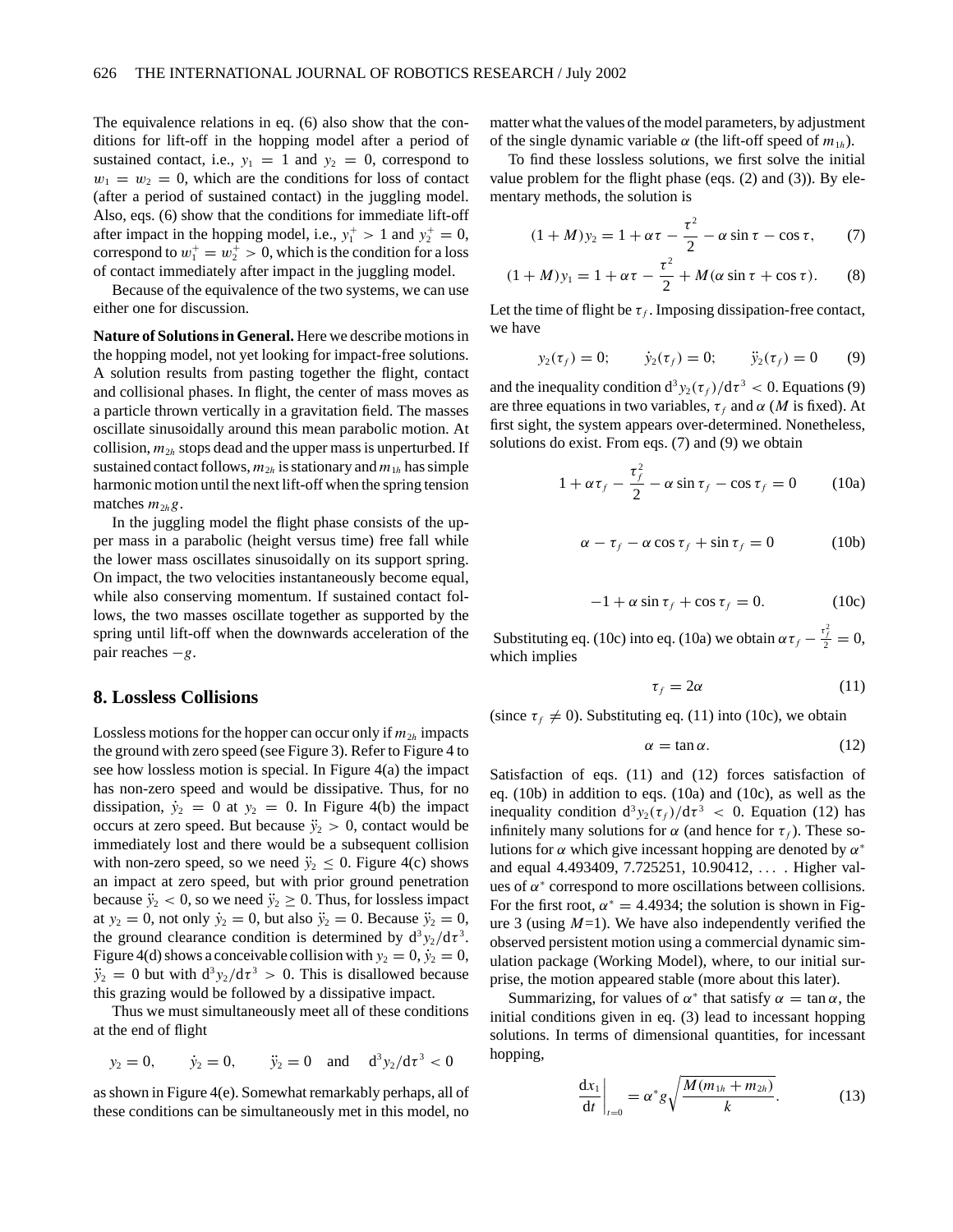

Fig. 3. (a) A lossless periodic motion of the hopper showing foot, body, and center-of-mass trajectories. (b) Lossless periodic motion of the juggler showing ball and hand trajectories. The ball trajectory of the juggler matches the center-of-mass trajectory of the hopper if the masses are appropriate, as in the figure where  $M = 1$  in both cases.



Fig. 4. Different conceivable motions of  $m_{2h}$  near impact, but showing ground penetration (see text).

Equation 13 shows that for any hopper of fixed total mass and fixed k, as the mass ratio  $M$  becomes smaller (i.e., as the foot mass becomes lighter and lighter compared to the torso), the incessant hopping solutions  $\left(\frac{dx_1}{dt}\right)|_{t=0}$ , corresponding to the various  $\alpha^*$  values, become closer and closer. Approaching the singular limit,  $M \to 0$ , every  $\left(\frac{dx_1}{dt}\right)|_{t=0}$  becomes arbitrarily close to an incessant hopping solution  $\alpha^*$ . In this way, the limiting behavior of the model agrees with the behavior of the model in the limit.

Because of the equivalence of the hopper and juggler we need not repeat the arguments above for the juggling model. The same values of  $\alpha$ <sup>\*</sup> correspond to the vertical velocities of the hand and ball at separation for solutions where the subsequent collision is at zero relative velocity. Also, as the singular limit  $M \to 0$  (massless hand) is approached, all (large enough) hand velocities become arbitrarily close to some incessant juggling solution.

## **9. Analysis Through 1D Maps**

We investigate the dynamics of the model for general solutions using a numerically constructed map,  $\alpha_{n+1} = f(\alpha_n)$ . The map counter  $n$  is only incremented after sustained contacts (if the map counter were incremented after non-sustained contacts we could not reduce the system to a 1D map). We find  $f$  by inserting  $\alpha_n$  as a parameter in eq. (10a) and solving for  $\tau_f$ . If  $y_1 \geq 1$  at impact there is immediate lift-off. If so, we solve the flight equations forward until the next contact. If  $y_1 < 1$ , there is sustained contact and  $\alpha_{n+1}$  is found from the postimpact state using energy balance. The 1D map for  $M = 1$  is shown in Figures 5(a) and (b). The graph remains below the line  $\alpha_{n+1} = \alpha_n$  as non-negative energy dissipation demands.

Just to the right of the  $\alpha^*$  points, there are no bounces between sustained contacts. Just to the left of  $\alpha^*$  there is one nonsustained-contact bounce between sustained contacts, hence the discontinuity in the slope of the map.

**The Case of**  $M \to 0$ . As expected, the numerics show that, for  $M \to 0$ , the  $\dot{y}_1$  values corresponding to  $\alpha^*$  bunch up, and values of the 1D map approach the identity line between  $\alpha^*$ values as well (see Figure 5(c)), as one would expect from the spring-mass hopping model with negligible unsprung mass or from a juggling model with a nearly massless hand.

**The Case of**  $M \to \infty$ . Somewhat similarly, as  $M \to \infty$  the map approaches the identity line except for in some narrow but non-vanishing regions (Figure 5(d) shows one of these regions). We describe this situation using the juggling model (for the hopping model with  $M \to \infty$ ,  $y_1 \to \infty$  at the  $\alpha^*$ solutions which impedes simple discussion). If the hand mass is much larger than the ball mass, one expects that one collision would little affect the next throw; thus, two successive throws should be close and the map should be close to the identity line as is observed for most of the map. However, in the narrow region where the map deviates significantly from the identity line, there are many bouncing (non-sustained contact) impacts between map evaluations and their cumulative effect is significant. As  $M \to \infty$ , the number of these impacts apparently also goes to  $\infty$ , as suggested by numerics and as can also be informally reasoned as follows.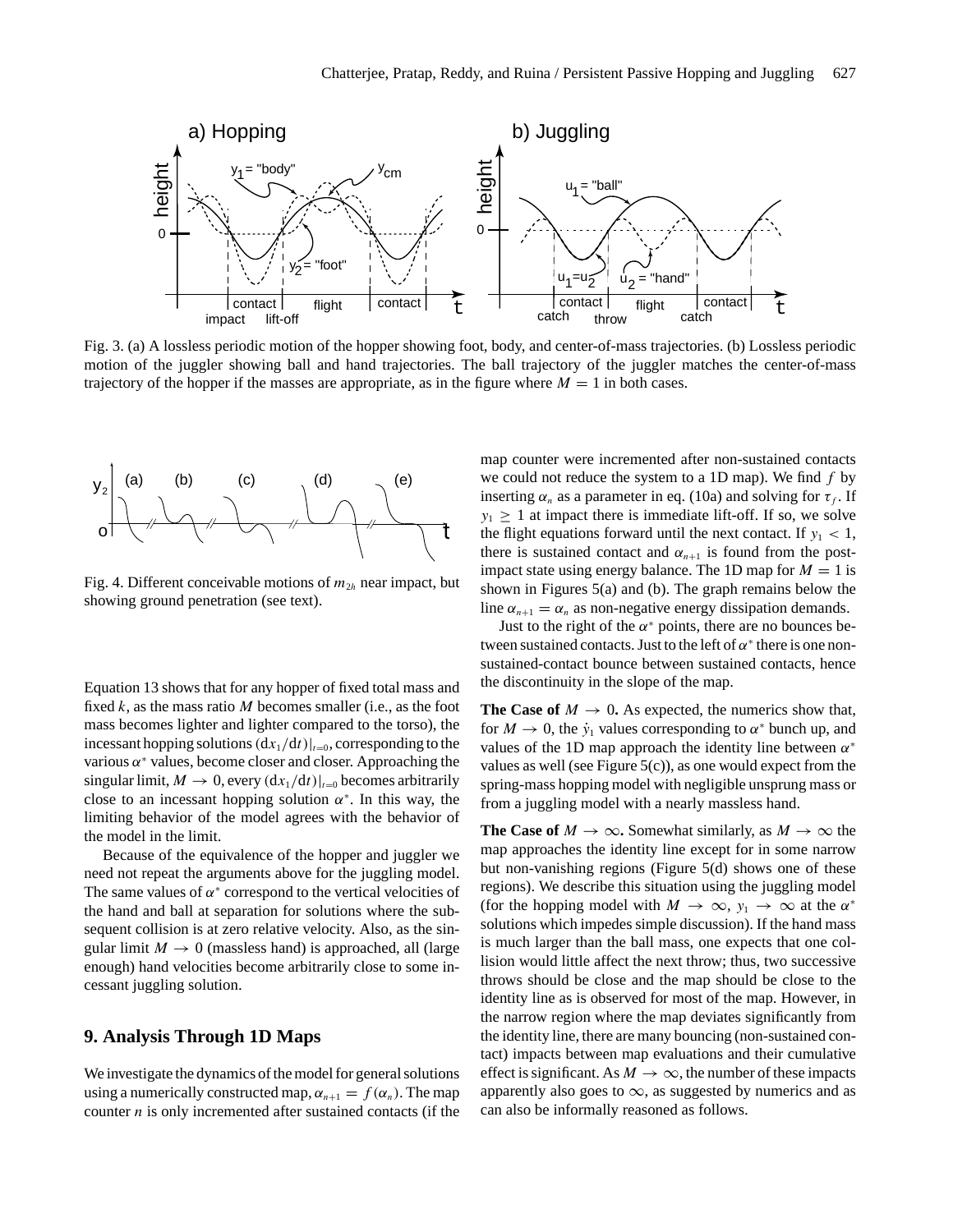

Fig. 5. The 1D map for the hopping model with  $M = 1$ . An enlarged portion of (a) is shown in (b) (enlarged about 300 times). The fixed point  $\alpha^*$  has one-way stability. (c) shows that the map is close to the identity line for a low value of M. (d) shows that for a large value of M the map is close to the identity line but for a small neighborhood bounded below by  $\pi$  and above by about 3.59.

In the limit  $M = \infty$ , the juggling hand has unperturbable sinusoidal oscillations. The bouncing analysis of Schaal et al. (1996) applies for  $e = 0$  if there is no sustained contact (only bouncing). Applying the condition that there be periodic motions ( $\dot{w}_1 = \pi$  at impact), that there be no sustained contact  $(\ddot{w}_1 < -1)$ , and that the periodic motions be stable  $(\ddot{w}_1 > -2)$ , from eq. (1) with  $e = 0$ ), for the sinusoidal motion of the hand we find a range of amplitudes for which there can be stable bouncing in the model of Schaal et al. (1996).

For oscillations of the lower mass at any amplitude within this range of stable bouncing, there is also a time when the condition for a throw after a sustained contact is met (i.e., where the downwards acceleration of the lower mass is −1). In evaluating our map numerically, we assume that the upper mass is thrown at that same point; the speed  $\dot{w}_1$  with which the upper mass is thrown depends on the amplitude of the lower mass oscillation. The throwing speeds, when the motion is such that stable bouncing is possible, are in the range:

$$
\pi < \dot{w}_1 < \sqrt{\pi^2 + 3}
$$
 or approximately 3.14  $u_1 < 3.59$ .

Subsequent motion after a throw at a speed in this range, since the period-one bouncing–juggling solution is asymptotically stable, should converge to that period-one bouncing solution. Thus, after a throw (and map evaluation) motion converging to stable bouncing continues indefinitely, there is no more sustained contact, and the map cannot be evaluated again. At least, for  $M \equiv \infty$ .

If  $M$  is very large but finite, we expect the time history of the motion to look approximately like the infinite  $M$  solution above, except that the amplitude of oscillation of the lower hand mass now slowly decreases as the upper mass continues bouncing on it and slowing it, again and again. This process continues until the amplitude of the hand motion is not large enough to support stable bouncing  $\dot{w}_1 < \pi$ . The bouncing solutions then give way to a solution including a sustained contact, and the map is finally evaluated.

At the high amplitude end of the stable bouncing region things are slightly less clear. Where the analysis of Schaal et al. (1996) predicts a loss of linearized stability, a small window of stable period-two bouncing solutions seems (in our numerics) to be stable. So the right boundary of the triangular region of the map protruding from the identity line goes slightly past the upper limit of stable period-one bouncing solutions at  $\sqrt{\pi^2 + 3}$  because throws in this range also lead to stable period-two bounces that continue until the periodone bounces take over and the energy of the massive hand is attenuated.

So, for any large but finite  $M$  we expect a map similar to Figure 5(d) where in the funny level (triangular jog) region a single map evaluation (from one throw after sustained contact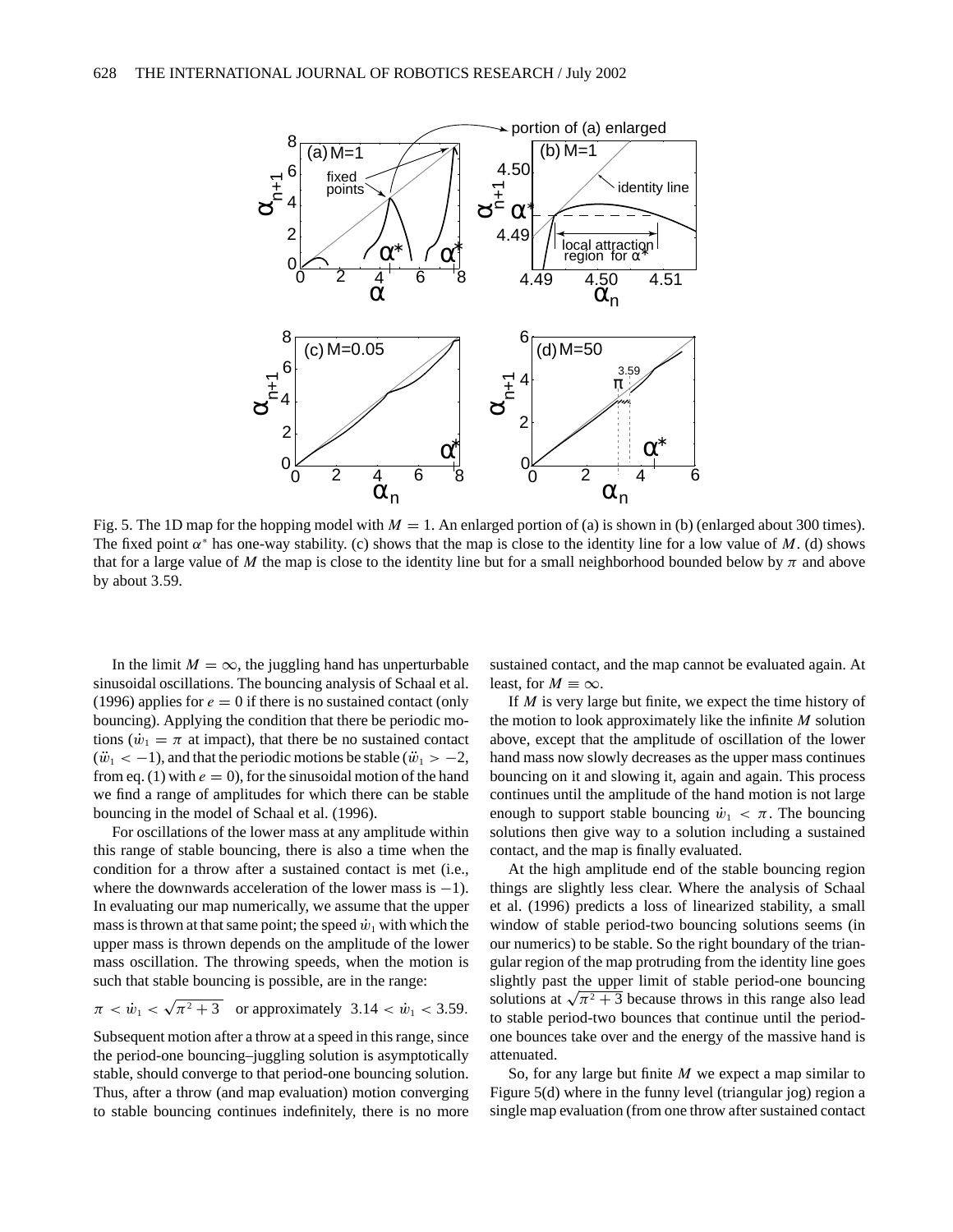to the next) is evaluated with a series of bouncing contacts between.

**One-sided Stability.** The fixed points of the map are the nondissipative solutions discussed previously. As for any map with a hump tangent to the identity line (see, for example, Figure 2 in Goldhirsch, Noskowicz, and Schuss (1993) and references therein), a so-called "tangent bifurcation" that typically occurs at special parameter values for many systems, the fixed points have one-sided stability. Figure 5(b) shows that the map, in the neighborhood of each fixed point, locally has two distinct behaviors: to the left of the fixed point, the map has a slope greater than one, while to the right it is tangent to the identity line at  $\alpha^*$ .

Any trajectory starting from an initial condition just to the right of  $\alpha^*$  will eventually go to the fixed point. However, an initial condition just to the left will diverge and could be attracted to a solution at a smaller  $\alpha^*$ . As a consequence, the basin of attraction for any fixed point  $\alpha^*$  can be quite complex, as discussed in some detail by Reddy and Pratap (2002).

By most definitions of stability, the persistent solutions are unstable; there are infinitesimal perturbations (to the left of the tangent point) which grow as the map is iterated. However, the one-sided stability is perhaps less unstable than the technically applicable description "unstable" would imply, in that there is a set of initial conditions with finite (non-zero) measure that become attracted to the periodic motions. In other words, one does not need infinite precision to locate a point on the attracting set.

As mentioned above, such one-sided stability is a commonly observed feature of systems undergoing "tangent" bifurcations. Note, however, that (unless imbedded in a more complex model) our system is not at a bifurcation point; the tangency persists for all values of free system parameters in this otherwise-conservative system with dissipative collisions.

**Symmetry of Special Solutions.** Figure 6(a) shows a typical non-incessant trajectory of  $m_{2h}$ , implicitly including impact impulse  $P$ . Played backwards, this motion would be a solution only if, at lift-off, an impulse  $P$  acted from the ground. Since the model does not allow a lift-off impulse, a typical motion is not time reversible.

Now we consider an incessant hopping solution (Figure 6(b)). Having no landing impulse, it may be reversible in time for a full motion cycle (flight, contact, lift-off and landing). Using eqs. (10c) and (12) in (8), we see  $y_1(\tau_f)$  =  $1 = y_1(0)$ . Similarly from eqs. (8) and (10b),  $\dot{y}_1(\tau_f) = -\alpha^*$ .

A time-reversed incessant trajectory, being a valid solution, satisfies the lift-off condition  $y_1 = 1$ . By energy conservation, the system energy (KE+PE) at lift-off and landing are the same. Thus, the incessant hopping solution has landing with  $y_1 = 1$  and  $|\dot{y}_1| = \alpha$ . Now  $\dot{y}_1 = +\alpha$  at landing is impossible because lift-off occurred at  $\dot{y}_1 = \alpha$ , and (because of gravity) the momentum of the system is not conserved during flight ( $\dot{y}_1 = +\alpha$  would incorrectly conserve momentum). So  $\dot{y}_1 = -\alpha$ . Thus, for the incessant motions, a time-reversed solution is not only a solution (as for all classical non-dissipative mechanical systems) but also the same solution (the movie played backwards is the same movie).

**Persistent Hopping Does Not Depend on Spring Linearity.** The above symmetry discussion used the time-reversal invariance of the equations but neither spring linearity nor gravity constancy. So even for hoppers with non-linear springs in a non-uniform gravitational field, if there are any incessant hopping solutions, they must have time-reversal symmetry.

Here is a qualitative consistency argument for the existence of incessant hopping with a non-linear spring and varyingwith-height gravity. Consider motions that at some reference time in the flight have center-of-mass height  $h$ , compression a of the spring and  $\dot{y}_1 = \dot{y}_2 = 0$ . These conditions generate a time-symmetric trajectory with the reference time being mid-flight. Now look at a family of such motions where  $h$ is fixed and  $a$  is varied (Figure 7). For small enough  $a$ , the trajectory of  $m_{2h}$  has no extrema after mid-flight. For large enough a, the trajectory of  $m_{2h}$  has one or more pairs of extrema. For an intermediate value of a, two extrema merge and two of the dissipation-free impact conditions are met ( $\dot{y}_2 = 0$ and  $\ddot{y}_2 = 0$ ). Now adjust h to achieve the condition  $y_2 = 0$ (while continuously adjusting  $a$ , if necessary, to maintain the inflection condition).

The solution thus obtained is a persistent hopping solution. That is, persistent hopping solutions are expected even for the energy-conserving model perturbations of a non-uniform gravitational field and/or non-linear springs (assuming the non-linearities do not disrupt center-of-mass flight time increasing monotonically with  $h$  and the oscillatory nature of the motions relative to the center of mass in flight).

**Viscous Damping Destroys Incessant Hopping.** Under dissipative perturbations (damping), the map shifts generally downwards, loses contact with the identity line, and incessant hopping is lost as shown schematically in curve (a) of Figure 8.

**Small Energy Injection Stabilizes Persistent Hopping.** With small energy input, such as by incrementing  $\alpha$  by a small amount  $\epsilon$  at every step, the map will move generally up, as in curve (c) of Figure 8, drawn for the case  $M = 1$ . The map will then cut the identity line at two fixed points: one stable and the other unstable. Thus, we can obtain incessant motion with bidirectional stability by injecting a small amount of energy at each hop. To correspond with exactly displacing the curve upwards, one would add a fixed increment in launch velocity, but the qualitative result does not depend on any precise form of energy injection. Presumably, small numerical errors equivalent to energy inputs caused the apparent stability of motions in the Working Model numerical simulation mentioned in Section 8.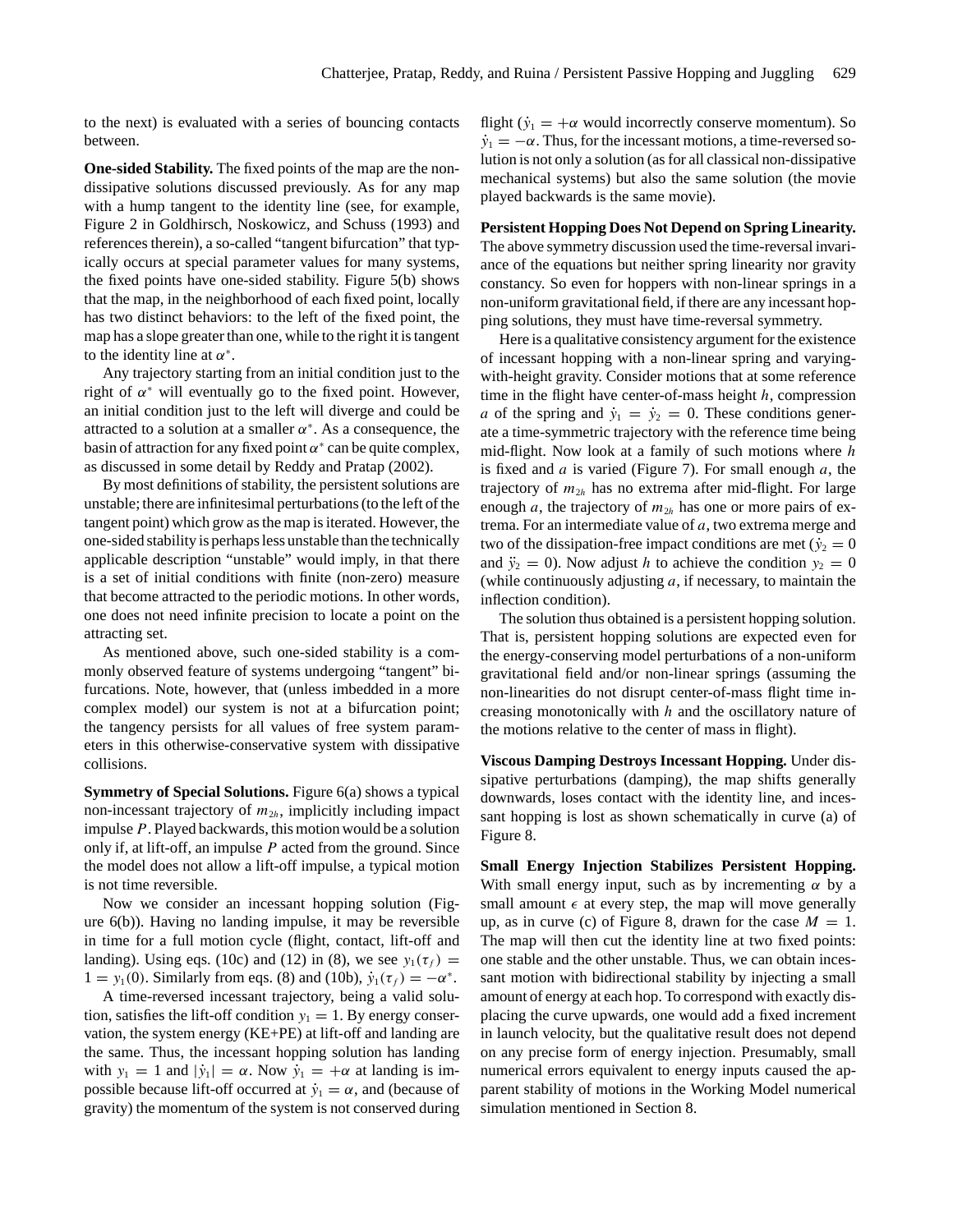

Fig. 6. A typical trajectory of the lower mass of the hopper with (a) an impulse at landing and (b) no impulse at landing.



Fig. 7. Effect of the compression  $\alpha$  of the spring at the instant of maximum height on the trajectory of the lower mass.



For values of  $M$  not far from 1, the global basin of attraction of a stable fixed point is actually quite complex, due to humps in the map from greater values of  $\alpha^*$ . However, for simplicity, we briefly examine the local basin of attraction, meaning that part of the basin which is an open interval containing the  $\alpha^*$ of interest. The size of this basin is one measure of stability.

Without energy injection, the size of the local basin is zero (the finite-sized one side gets no credit because the motion is unstable). For infinitesimal energy injection, there is a small basin whose size grows with the amount of energy injected. As the amount of energy injected increases further, the hitherto stable fixed point eventually loses stability when the map has a slope of −1 at the upper fixed point, possibly through a period doubling bifurcation (as in M'Closkey et al. (1990) and Vakakis and Burdick (1990)). At this point, for the  $M = 1$ case shown, the local basin will have maximal size (as shown in Figure 8 by a horizontal dashed line). When the map is lifted above this point, as in curve (e) of Figure 8, the period-one motion loses stability.

Fig. 8. The map near the first nominal fixed point when energy is added or subtracted for  $M = 1$ . Curve (b) is the basic system of study with the semi-stable fixed point marked with a dot. If energy is removed at every hop, more exactly if the launch velocity is diminished by a fixed constant, the curve is displaced down as in (a). There is no fixed point. If the curve is moved up by the injection of energy as in curve (c) the upper intersection of the map with the identity line, marked with a dot, becomes stable. Curve (d) is the map with the greatest injection of energy for which the upper fixed point is stable. This curve also maximizes the basin of attraction shown by the horizontal dotted line. As the map is lifted through this configuration there might be a period doubling bifurcation (not investigated). If the map is displaced above (d) there is no stable fixed point, as in curve (e) although some non-periodic orbit could still be attractive.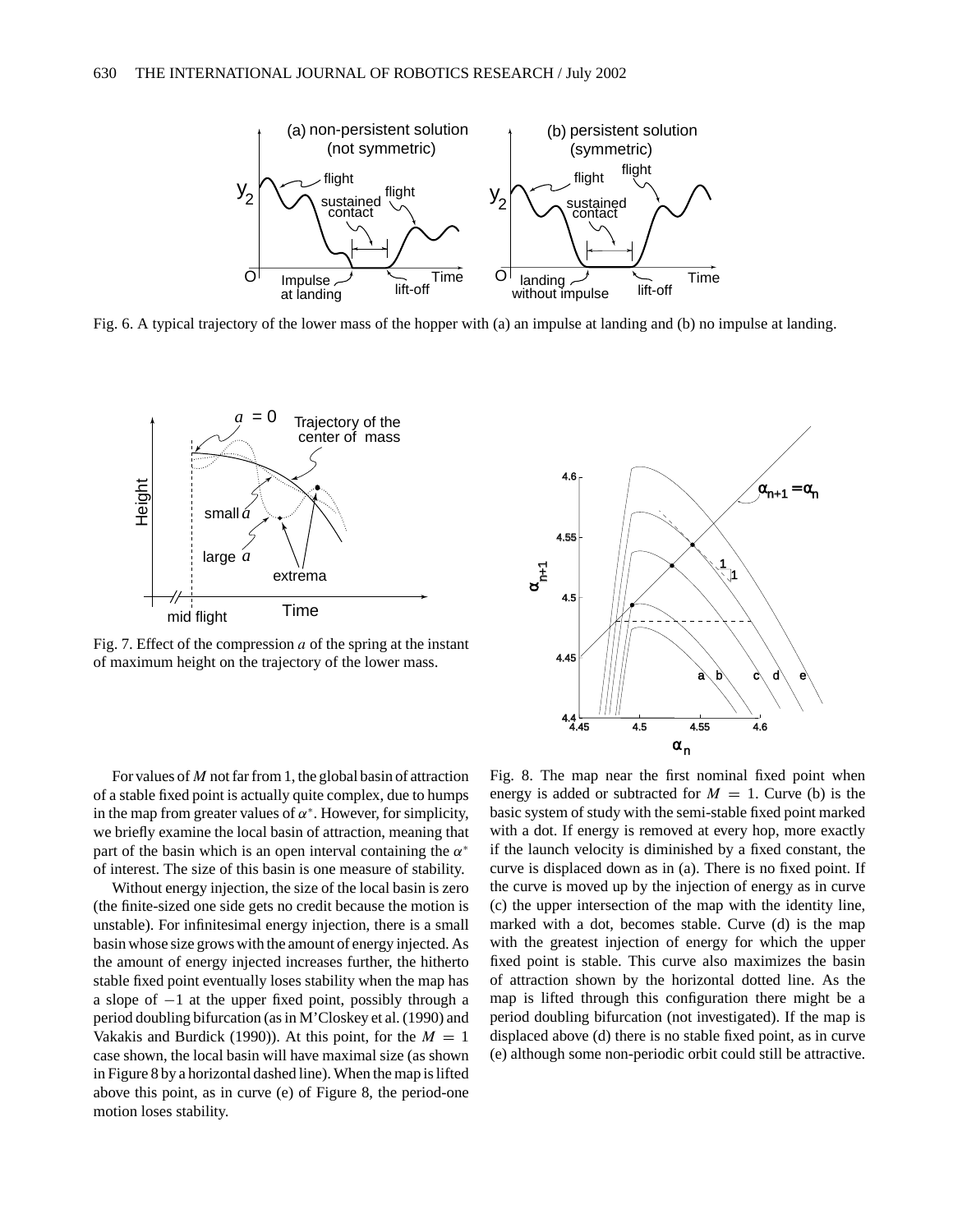#### **10. Physical Demonstrations**

As a physical test of the model and to set the ideas out clearly, we set up a table-top demonstration experiment. This does nothing, of course, to show the utility of the present concepts in a practical robot. We set up the juggling version of the model using a standard freshman-physics demonstration air track with two available masses and tension springs. The track was tipped with a block to simulate reduced gravity (see Figure 9).

In this experiment, the maximum-compression releasefrom-rest position was tuned, by trial and error, to find the motion where the catching collision was as gentle as possible and with only one oscillation of the hand (left,  $m_2$ ) mass during flight. No theoretical calculations were made for the predicted amplitudes before the measurements. The amplitudes of motion of both  $m_1$  and  $m_2$  were measured for these motions. These amplitudes and their ratios were then compared with the model-predicted values as follows.

Let  $A_1 = h + h_2$  and  $A_2 = h_1 + h_2$  (see Figure 10) be the amplitudes of motion of  $m_1$  and  $m_2$ , respectively. We can determine  $h$ ,  $h_1$  and  $h_2$  from eqs. (4) and (5). Since these equations apply between collisions, we can use conservation of energy to find

$$
h = \frac{\dot{w}_1^2}{2}
$$
  
\n
$$
h_1 = -1 + \sqrt{1 + \dot{w}_1^2}
$$
  
\n
$$
h_2 = \frac{1 + M}{M} \left[ 1 + \sqrt{1 + \frac{M}{1 + M} \dot{w}_2^2} \right].
$$
\n(14)

Note that  $h_2$  is obtained from the contact equation in which we can use either  $\dot{w}_1$  or  $\dot{w}_2$  since  $\dot{w}_1 = \dot{w}_2$ . Using  $M = 0.909$ (from  $m_1 = .2923$  kg and  $m_2 = .2657$  kg) and  $\dot{w}_1 = \dot{w}_2 =$  $\alpha^* = 4.4934$ , we obtain  $h = 10.095$ ,  $h_1 = 3.603$ ,  $h_2 =$ 8.942, so that the model predicts dimensionless  $A_1 = 19.037$ and  $A_2 = 12.545$ . Note that the amplitude ratio  $A_1/A_2$  (like any ratio of sums or differences of any of  $h_1$ ,  $h_2$  or h) is independent of the dimensional scaling (and thus independent of  $g$ ). Thus we have

$$
(A_1/A_2)_{model} = 1.517 \pm 3\%
$$
 and  
 $(A_1/A_2)_{exp} = 1.523 \pm 3\%$ .

The 0.4% difference between theory and experiment is far within the estimated cumulative error bound of 6%.

To compare the experimental values of the absolute dimensional amplitudes with the corresponding predicted values, we need to dimensionalize the predicted  $A_1$  and  $A_2$ . We find the dimensional amplitudes by multiplying with the scaling factor  $m_{2i}g/k$  (recall that  $w_1 = u_1/(m_{2i}g/k)$  and  $w_2 = u_2/(m_{2i}g/k)$ . The gravity constant g in the model corresponds to the effective air-track gravity of  $g \sin \theta$ . The air track was tipped up by 1.1 inch over a five foot horizontal distance. Thus, the slope  $\theta = \tan^{-1}(1.1/60) = 1.83 \times 10^{-2}$ . The



Fig. 9. Schematic diagram of the air-track juggling experiment. A freshman-physics style air track was propped with a book to an angle of about 1<sup>°</sup>.  $m_1 = 292.3$ g,  $m_2 = 265.7$ g. To avoid compression in the springs, two springs were prestretched end-to-end as shown, with  $k_{\text{net}} = 2k = 8.8 \text{ N m}^{-1}$ . The normally elastic bumpers were padded with paper to deaden the collisions. Motion is initiated by holding  $m_1$ to the left of equilibrium, with  $m_2$  resting against it, and then releasing it. The minimum displacement that leads to a smooth recapture is the primary experiment. Secondarily, an attempt to sustain oscillations was made by adding a small amount of energy during each cycle by moving the spring end back and forth a distance  $D = 3$ mm; to the right when  $m_2$  is at its left extreme and to the left when  $m_2$  is at its right extreme. Up to eight sequential smooth collisions could be obtained.



Fig. 10. The amplitudes of oscillation of the two masses in the juggling model are shown to indicate measurements made in the juggling experiment.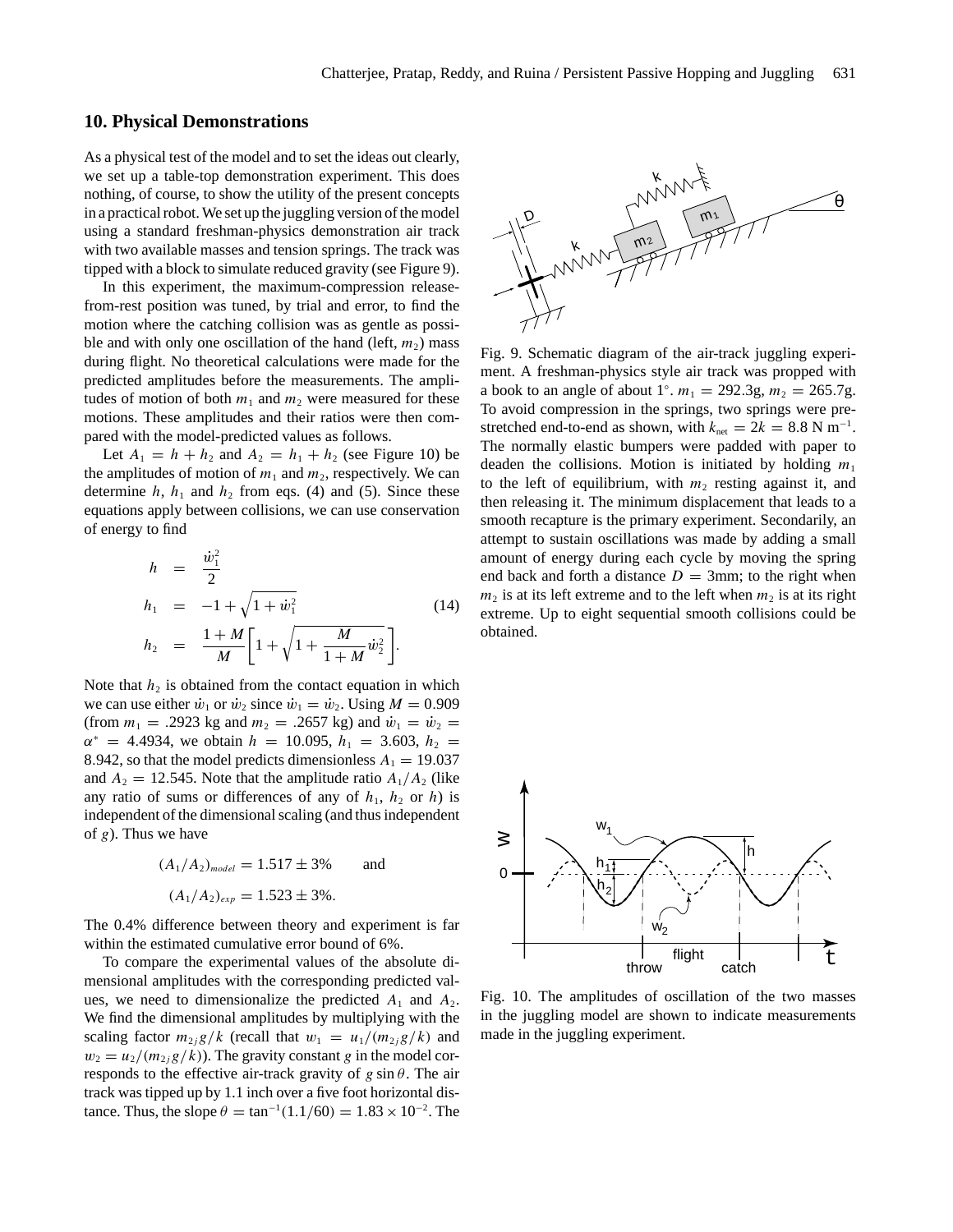spring stiffness was measured independently by timing the oscillations of a known hung mass. The scaling factor is thus computed to be  $m_{2j}g \sin \theta / k = 5.431 \times 10^{-3} \text{m}$ . Therefore,

$$
(\Delta u_1)_{model} = 0.103m \pm 9\%
$$
 and  
 $(\Delta u_1)_{exp} = 0.099m \pm 1\%$ .

The 4% difference between theory and experiment is well within the estimated cumulative error bound of 10%.

Up to eight smooth collisions, and then only rarely, could be obtained with hand forcing. Not more, presumably because the accuracy of the energy stimulus was not good enough for the small domain of attraction of the periodic motions. Note, however, that the experiment is close to the  $M = 1$ (equal mass) regime that has a narrow domain of attraction. If, instead, we had used either a large or small mass ratio, persistent motions may have been easier to achieve.

**Jumping on a Bridge.** As mentioned, the juggling model is like bouncing on a trampoline where the canvas has nonnegligible mass. This is a situation one can perhaps imagine better by description of a real-world (if uncommon) situation we encountered on a wooden bridge about 3 m long. Both the existence and special nature of the solutions in this paper were demonstrated. This bridge had essentially only one vertical mode of oscillation that could be excited by jumping. After one jump in the air, with the bridge oscillating underneath, one generally would land with a bang as the oscillating bridge slapped up against one's descending feet. But jumping to just the right height one could jump almost as if on a massless trampoline, although one was really landing on a massive bridge. One had to jump just right initially, and then with concentration (but little physical effort), to repeat the smooth collision-free motions. The bridge would do about one and a half cycles of oscillation during the flight phase, as per the juggling theory here, and approximately match the downwards foot velocity at contact. If the timing got slightly off, a jarring collision would occur and one would have to start again.

Posting on a Horse. Also related is "posting" on a trotting horse where the motion of the horse is like a juggling "hand", and the rider's body is like a juggled ball. While posting, a rider uses some leg support on the stirrups perhaps for control and perhaps to reduce the effective gravity on the body. During the "flight" of the posting rider, the horse's back does about one and a half oscillations and then the rider has a gentle landing on the descending horses back, like a juggled ball in the theory here. The phasing and motions are as per the juggling model, with the horse-back oscillations being analogous to a massive juggling "hand". Because the horse motion is forced and the horse mass high, posting is closer to a large or infinite M. Without any leg pressure, a person on a trotting horse has jarring collisions at twice the rate, i.e., at the same rate as the oscillations of the horse's back. This non-posting riding on a trotting horse is perhaps close to the stable (dissipative) passive juggling in, for example, Schaal et al. (1996).

## **11. Discussion**

**Relation to Open-loop Juggling.** The juggling model we have discussed above is an extreme case of an open-loop machine in that the open-loop controller has *no* actuation. The model is also catch-and-release in that there is sustained contact before each throw. Catch-and-release openloop "Shannon" juggling is known to be strongly (deadbeat) stable (Schaal and Atkeson (1993)). Catch-and-release hopping, where the spring between the two masses is replaced with a displacement-controlled actuator, is similarly stable. But unlike the Shannon juggler, or a spring-less hopper, stability is an issue in our model because the hand has dynamics. (Similarly, our hopper has internal dynamics.)

In the limit as hand mass goes to infinity ( $M \to \infty$ ) the model presented here is equivalent to the catch-and-release juggler with a sinusoidal hand oscillation, at least for those cases where there is some sustained contact. For most values of launch, the return map approaches the identity line in this limit, not the horizontal line of a deadbeat system. The fact that in-flight perturbations of the juggled mass are totally quenched when hand mass is infinite is not revealed by our map, which allows only simultaneous perturbations of the hand and ball at the lift-off state.

**Existence of Persistent Motions Does Not Depend on the Value of** e. Note that the incessant hopping motions satisfy all the governing equations for any value of  $e$  (even  $e > 1$ ), not just  $e = 0$ . Off the periodic motions, the map and stability analysis do not apply for  $e \neq 0$ , but the catch-and-release constant-energy motions persist (are periodic solutions) for any value of e because the collisions are at zero relative velocity.

**Passive Stability and Dissipation.** There is a common intuition that dissipation is generally required for passive stability (see, for example, Schaal et al. (1996)). However this claim needs qualification.

In systems with non-holonomic contact (see, for example, Ruina (1998)) some care is needed in describing the role of dissipation for stability. In particular, stability does not depend on dissipation. Thus, the intuition based on experience with the vast library of holonomic mechanical systems—that stability depends on damping in general—is not correct. However, for systems whose only non-holonomicity comes from intermittent contact there are, despite claims to the contrary, no known systems that are entirely passive, non-dissipative and stable. Because of the 1D nature of the motions in this system, its intermittent contact is not non-holonomic (the system is essentially holonomic), these issues of holonomicity do not apply, and there is necessarily a need for dissipation to obtain stability.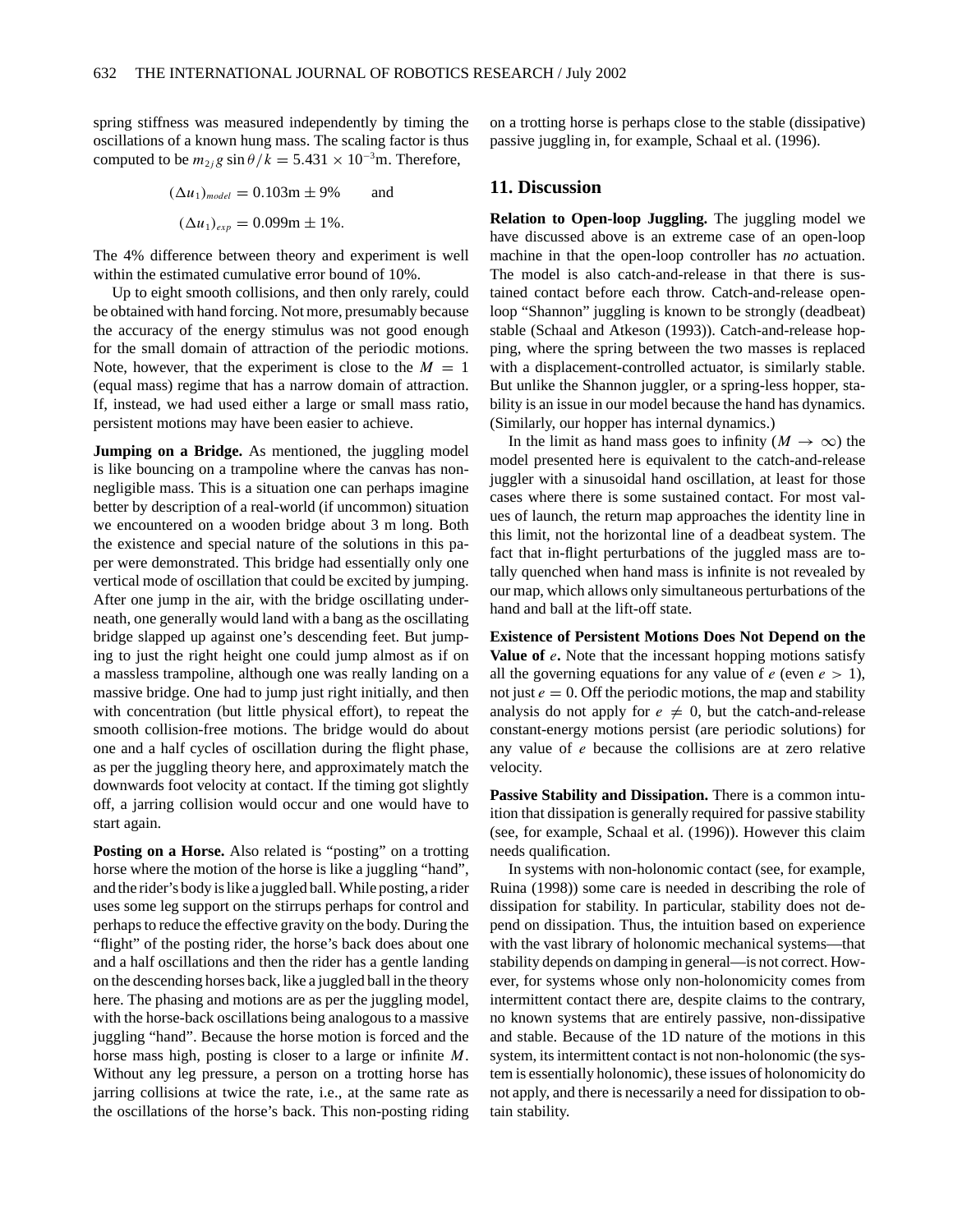But this does not mean that the desired motion is dissipative. A trivial example is a damped pendulum; it has no dissipation at its stable equilibrium. Dissipation is needed to attract, but no dissipation is needed *on* the stable motion.

Such is approximately the case for the system described in this paper (to the extent that the word "stable" is applicable). We have passive attraction to a dynamic limit cycle even though there is no energetic dissipation *on* the cycle. So the claim that dissipation is needed for stability is not negated here, but one should be aware that the stable motions themselves need not be dissipative.

Even if the hopping model were somehow expanded to two-dimensional running, where the non-holonomic issues are relevant, a model with a plastically-colliding massive foot will always have dissipation in some of its motions.

**Linear Stability is not Well Correlated with the Size of the Basin of Attraction.** With reference to Figure 8 it is interesting to note that, for this system at  $M = 1$ , with energy injection as a free structural parameter, the local basin of attraction (as defined earlier) is largest just when the linearized stability is lost. That is, a simple measure of the degree of stability is difficult here. The two obvious candidates, largeness of the local basin of attraction and smallness of the stabilitygoverning eigenvalue, are negatively related to each other.

**Large Basin of Attraction for Extreme Values of** M**.** Figure 5(b) shows that for  $M = 1$  the attracting set to the special solution is extremely small. Furthermore, if the system is to be stabilized by unconditional injections of energy at each contact, these cannot be too large (as shown in Figure 8).

However, Figures  $5(c)$  and (d) show that for sufficiently large *or*sufficiently small M *any* sufficiently large initial condition is attracted to one of the special motions. This attraction from arbitrary, but large enough, initial launches is easily verified with a dynamic simulator such as Working Model. That is, systems with  $M \gg 1$  or with  $M \ll 1$  find their own fixed points by marching forward in time from a large enough but arbitrary initial condition.

Taking into account that there is some dissipation besides the collision, with these extreme values of  $M$  genuine twosided stability with a broad basin of attraction can be achieved by small injections of energy.

**Applicability.** Here we have described how the collision loss at the feet of a particularly simple hopping machine can be reduced by appropriate phasing of internal motions. The more general idea that the model exemplifies is that energeticallypassive internal motions of a robot can be phased to minimize collision losses. Another example, mentioned in Kuo (2002a, 2002b) is the use of springs to reduce the step length, and hence the collisional loss, in walking. Finally, we do not claim that the passive collision-avoidance mechanism discussed here is, as literally presented, a means to great efficiency gains for legged locomotion (or juggling machines). The presentation only shows in detail how the general idea works in a specific, and perhaps too-simple, implementation.

But the model does provide an example of the concept that proper phasing of passive internal degrees of freedom can be a means to reducing impact losses and thus improving energetic efficiency.

## **12. Conclusions**

The work here extends the results of Schiehlen and Gao (Schiehlen 1987, Schiehlen and Gao 1989) by showing analytical conditions for lossless hopping, the symmetry of the solutions, the robustness to model perturbations, the identification with a simple model of juggling, the one-sided stability of the motions, the stabilization by small energy injections, and simple experimental verifications of the results.

In particular, collisional losses associated with a hopper's foot impact (with any  $e < 1$ ) can be eliminated (in our simple model) by a passive retraction of the landing foot effected by a passive, possibly non-linear, spring. Similarly, in juggling, the ball–hand collision dissipation can be eliminated. Associated with this dissipation-free collision, for the case  $e = 0$ , is a periodic finite-amplitude motion that is one-way stable in theory, and can in practice be maintained and stabilized by tiny energy injections.

Lossless impact motions somewhat like those described here could be used to aid the efficiency and stability of hopping or juggling mechanisms. More generally, the example here shows that internal energy storage in a system can, if it has motions arranged to be appropriately synchronous with external collisions, lead to a decrease in net collisional dissipation.

## **Acknowledgments**

This work has been partly supported by the Department of Science and Technology, Government of India, and by a US National Science Foundation Biomechanics grant. Steve Collins helped set up and perform the air-track juggling experiment. The authors would like to thank Tony Bloch, Phil Holmes, Dan Koditschek and two anonymous reviewers for comments on the text. Closely related work was done independently and simultaneously to this by Patrick Haggerty in "Radiation-Induced Instability," PhD Thesis, University of Michigan, 2001.

#### **References**

- Ahmadi, M., and Buehler, M. 1997. Stable control of a simulated one-legged running robot with hip and leg compliance. *IEEE Trans. Robot. Autom.* 13(1):96–104.
- Alexander, R. M. 1977. Mechanics and scaling of terrestrial locomotion, *Scale Effects in Animal Locomotion*, ed. T.J. Pedley, 93–110. London: Academic Press.